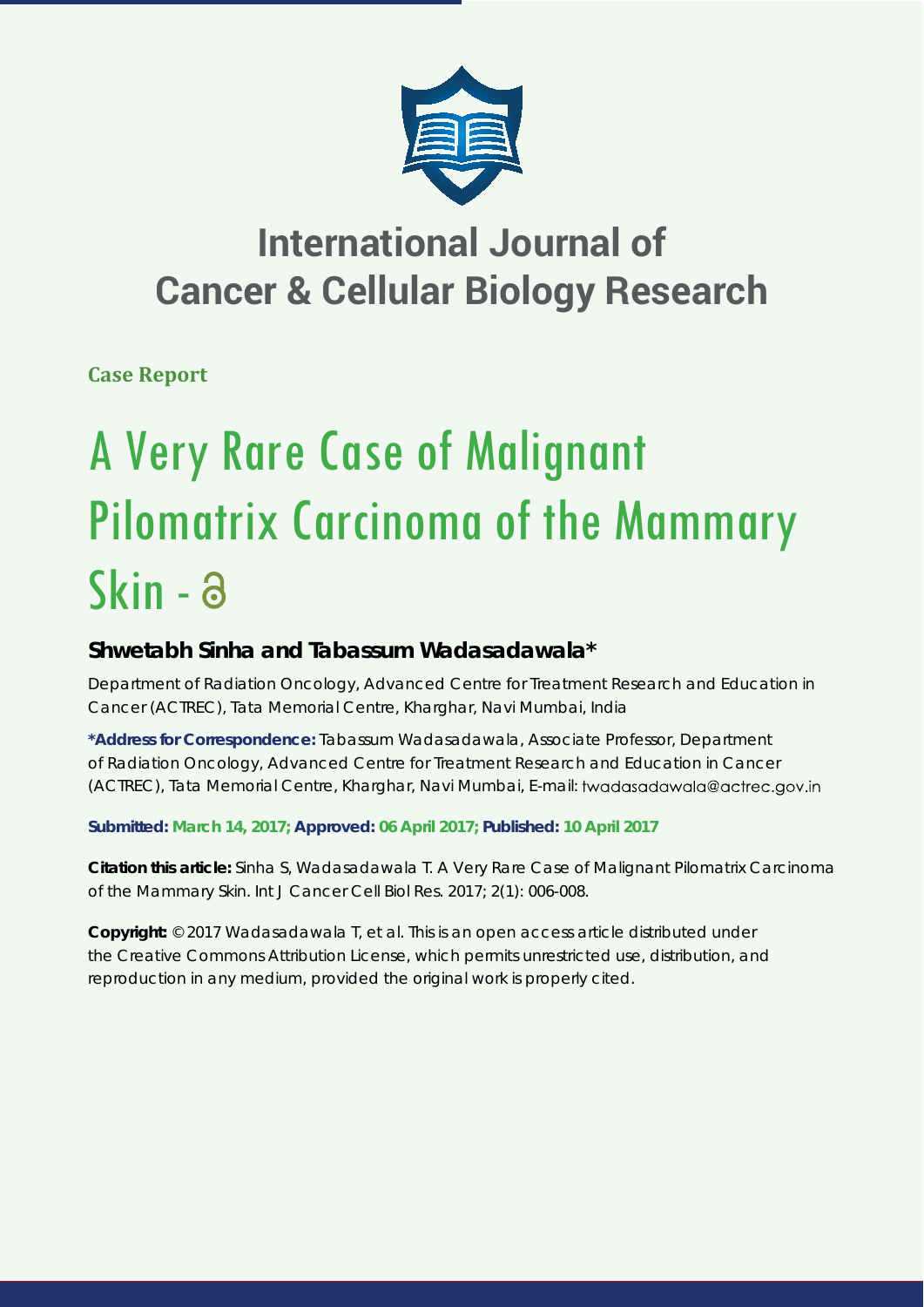#### **INTRODUCTION**

Pilomatrix carcinoma is extremely rare malignant tumours arising from hair follicles with around 80 cases reported till date. Owing to the paucity of literature and similarity of clinic pathological features with its benign counterpart they are often misdiagnosed. These tumors are known to be locally aggressive with low albeit significant metastatic potential. Surgical excision is the mainstay of treatment with adjuvant radiotherapy being used historically for improving local control. We present a case of an extremely unusual site (breast) of pilomatrix carcinoma. To the best of our knowledge no case of pilomatrix carcinoma of the mammary skin has been reported till date.

#### **CASE REPORT**

A 50 year old, postmenopausal lady presented to us in January 2015 with a history of left breast lump for 2 years for which she was treated outside. According to her the lump was pea sized to begin and it gradually grew to a size of tennis ball in 2 years. Fine Needle Aspiration Cytology (FNAC) was performed initially which was indeterminate. Subsequently, a core biopsy was performed which showed adnexal/metaplastic tumour which was negative for Estrogen (ER), Progesterone (PR) and Her2neu. On Mammography (MMG), a large lobulated opacity with chunky calcifications in the left breast was observed (BIRADS IV) (Figure 1). On UltraSonoGraphy (USG), a well-defined capsulated heteroechoic space occupying lesion with dense calcification of size 7.6 cm x 3.8 cm with surrounding hypochoic collection was seen. A baseline Positron Emission Tomography-Computerized Tomography (PET CT) scan showed a left breast primary of size 7.0 x 5.0 cm and  $\text{SUV}_{\text{max}}$  16.3 with metabolically active and enlarged (size 1.3 cm,  $\mathrm{SUV}_\mathrm{max}$  6.0) axillary lymph nodes. She received 3 cycles of Docetaxel and Epirubicin till December 2014 after which an interval PET CT showed a left breast lesion of 7.5 x 6 cm size and  $\text{SUV}_{\text{max}}$  of 10.3 and no active lymph nodes. She subsequently received one more cycle of chemotherapy (Docetaxel and Cisplatin) after which she presented to us. The reason for change in the chemotherapy was not documented but could be related to disease progression as she presented to us with a large 15x15 cm hard, non-tender lump in the left breast involving all the quadrants of the breast. The lump was fixed to underlying skin and chest wall. A soft left axillary lymph node was also felt while the rest of local examination was clear. The outside core biopsy review showed scanty carcinoma of intermediate nuclear grade. Differential diagnosis of carcinoma of skin adnexal origin, non keratinizing squamous cell carcinoma and



**Figure 1:** Mammographic images of left breast showing large lobulated opacity with chunky calcifications.

metaplastic carcinoma was considered. She underwent left modified radical mastectomy in view of large size and fixity to skin. The histopathology showed it to be a malignant pilomatrixoma of tumor size 15 cm x 15 cm x10 cm with invasive component and necrosis. All cut margins were free, no lymphovascular emboli or perineural invasion was noted and all the 27 nodes dissected were negative. She was planned for adjuvant treatment in view of malignant nature of the tumor. However, chemotherapy was not given as benefit was unlikely considering poor response to neoadjuvant chemotherapy. She was treated with adjuvant Radiotherapy (RT) to a dose of 50 Gy /25 # / 5 weeks to the left chest wall which she tolerated well and concluded in May 2015. She is currently on follow up and locally controlled for the past 24 months since the completion of radiotherapy.

#### **DISCUSSION**

Pilomatrixomas have been known since 1880 when they were first described by Malharbe and Chenantanis. They constitute about 1% of all skin tumours. Erroneously thought of arising from sebaceous glands, now they are known to arise from hair follicle matrix.

Malignant pilomatrixomas or pilomatrix carcinoma was first described in 1980 by Lopansiri and Mihm and till date around 80 cases have been reported [1]. Most of these tumours were located in head and neck region followed in sequence by upper limbs, lower limbs and scalp [2]. A male preponderance (5:1) has been seen and these tumours are more commoner in age >50 years and white race [3,4]. Repeated trauma triggering an inflammatory response has been hypothesized as an etiological factor for benign pilomatrixomas. Pilomatrix carcinomas are also found more frequently in persons suffering from Gardner's syndrome and myotonic dystrophy [5,6].

Most pilomatrix carcinoma present as a hard, fixed, painless mass of varying size and history ranging from months to years, suggesting a benign to malignant transformation Pathologically, the biggest challenge lies in differentiating a benign growth from malignant carcinomas. The morphological features of carcinomas include a pT size > 4cm, basaloid cell proliferation, nuclear pleomorphism, atypical mitosis, number of mitosis  $> 16-20$  per hpf, infiltration of skin and soft tissue and vascular or lymphatic infiltration [7,8]. No definitive criteria for differentiation exists as till date no IHC or flow-cytometric markers have been identified [3]. Lymph node metastasis has hardly been reported in literature. Wide local excision (excision with 1 or 2 cm margin) has been the modality of choice and a recurrence rate of up to 59% has been reported in 5-17 months. Adjuvant radiotherapy has been show to decrease the local recurrence rate in sub-sites like head and neck, extremities and scalp [9,10,11,7].

The dose that has been used in other sites is between 45-60 Gy using conventional fractionation. Chemotherapy (mostly in the form of 5-fluorouracil and Cisplatinum) has been used in head and neck and other sites, however they appear to have no benefit except in metastatic setting [1,12,13]. Metastasis has also been reported in 10 of the cases mainly to lung and rarely to liver, brain and other sites [14,15,13].

To the best of our knowledge occurrence of pilomatrix carcinoma of the breast has not been reported till date although its benign counterpart (pilomatrixoma) is a well-defined entity. The incidence of benign pilomatrixoma in breast is estimated to be around (1:100000) [16-18]. On MMG, breast pilomatrixomas appear as pleomorphic coarse irregular calcifications (BIRADS IV-V). On USG they appear